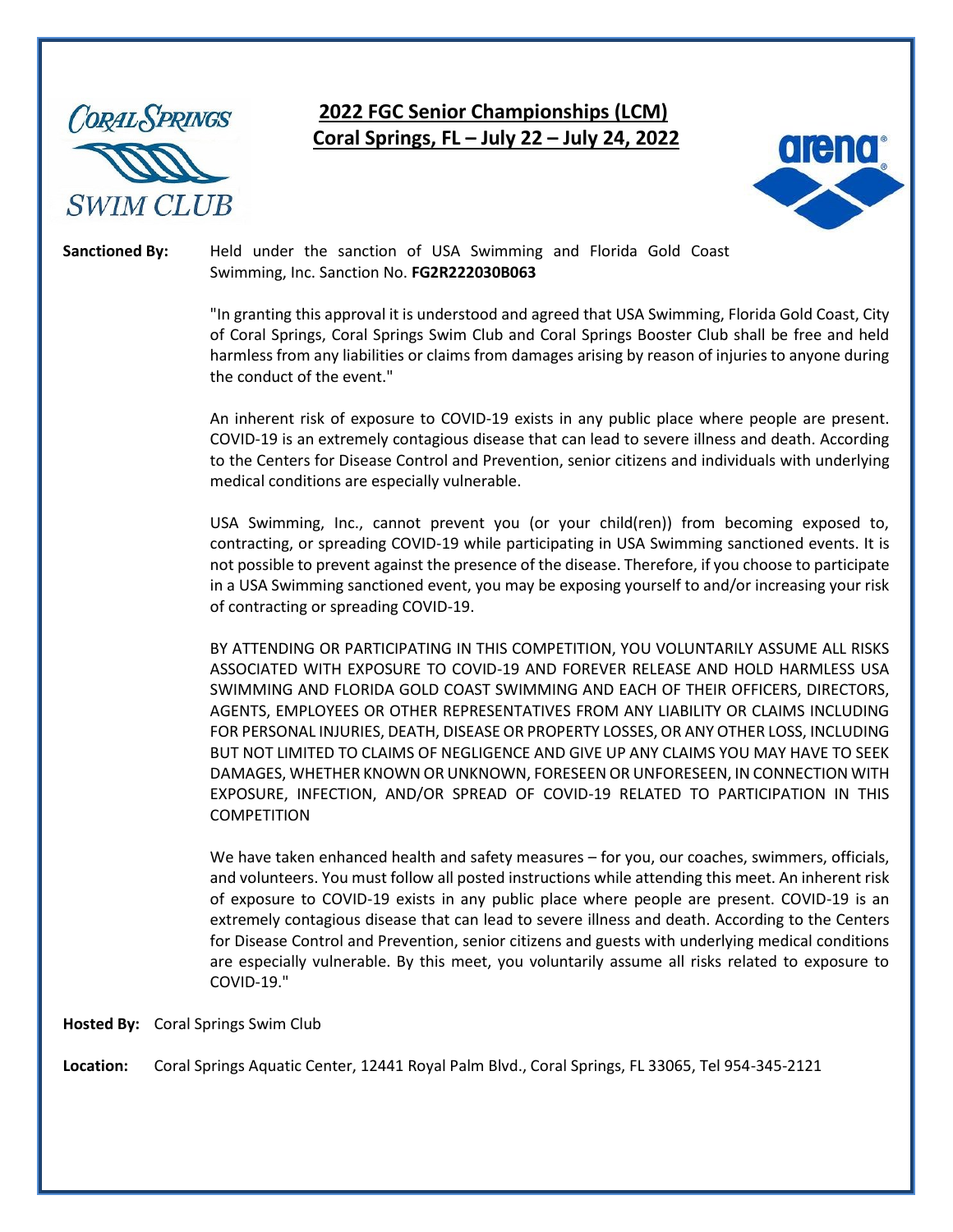- **Directions:** Coral Springs Aquatic Complex: If taking 1-95, take Copans Road exit and go west approx. 10 miles. Copans turns into Royal Palm Blvd., after crossing 441. The Aquatic Complex will be on the right-hand side ½ mile after crossing Coral Ridge Drive. If taking Sawgrass Expressway, exit on Sample Road East. Continue East on Sample to first light, Coral Ridge Drive. Turn Right onto Coral Ridge; continue south to Royal Palm Blvd. Turn right onto Royal Palm. The Aquatic Complex will be on the right-hand side (1/2 Mile)
- **Parking:** The act of drivers parking vehicles in an illegal or restricted area such as, but not limited to, a fire zone, where signs are posted, in crosswalks, on sidewalks, double parking, or blocking a fire hydrant as dictated by area traffic laws. Illegal acts of parking may result in a violation, fee or towing at the owners' expense. The Coral Springs Swim Club, Coral Springs Booster Club or the City of Coral Springs are **NOT** responsible for fines.

|  | <b>Session</b>     |         |          |         | Warm up/ Start times |           |             |               |  |
|--|--------------------|---------|----------|---------|----------------------|-----------|-------------|---------------|--|
|  |                    |         | Date     |         |                      | Prelims   | Finals warm | Finals 'start |  |
|  |                    |         |          |         | Prelims' warm-up     | 'start    | up          |               |  |
|  | <b>Session I</b>   | Prelims | Friday   | July 22 | $7:00 \text{ am}$    | $8:30$ am | $3:30$ pm   | 5:00 pm       |  |
|  | <b>Session II</b>  | Finals  | Friday   | July 22 | $7:00$ am            | $8:30$ am | $3:30$ pm   | 5:00 pm       |  |
|  | <b>Session III</b> | Prelims | Saturday | July 23 | $7:00$ am            | $8:30$ am | $3:30$ pm   | 5:00 pm       |  |
|  | <b>Session IV</b>  | Finals  | Saturday | July 23 | $7:00 \text{ am}$    | $8:30$ am | $3:30$ pm   | 5:00 pm       |  |
|  | <b>Session V</b>   | Prelims | Sunday   | July 24 | $7:00$ am            | $8:30$ am | $3:30$ pm   | 5:00 pm       |  |
|  | <b>Session VI</b>  | Finals  | Sunday   | July 24 | $7:00$ am            | $8:30$ am | $3:30$ pm   | 5:00 pm       |  |

# **Dates & Times:**

- **Type of Meet:** 50-meter Long Course: Timed Finals. Prelims/ Consolation and Championship Finals; Championship Final will follow the Consolation Final.
- **Pool/ Timing:** 50 meters x 25 yards heated outdoor pool, 50 long-course racing lanes with separate warm-up and swim down lanes available. Daktronics timing System will be used. Fly-over starts will possibly be used. The competition course has been certified in accordance with 104.2.2(C). Water depth at the start varies from 4'5 to 8'0 depending on lane assignment accordance with 202.3.7 (C).
- **Format:** These championships will be conducted in LCM. The 1500m freestyle and all relays will be timed final events. All other individual events will be conducted as preliminaries and finals with the fastest 32 swimmers from preliminaries advancing to A, B, C, and D finals. The D final will be limited to the top 16-under athletes that do not qualify for the A, B, or C final.
- **Camera Free Zone:** The Florida Gold Coast Swimming **CAMERA FREE ZONE** policy is in effect at this meet. No person may use a camera or any other device capable of recording still or video images in the area behind the starting blocks, in the locker rooms, changing areas, showers or restrooms. Violators may be reported to law enforcement or other governmental authorities and/or may be barred from the facility during the sanctioned event.
- **Image Authorization:** All participants agree to be filmed and photographed by the official photographer(s) and network(s) of USA Swimming under the conditions authorized by USA Swimming, and allow event organizers the right to use names, pictures, likenesses, and biographical information before, during or after the period of participation in USA Swimming competitions to promote such competitions.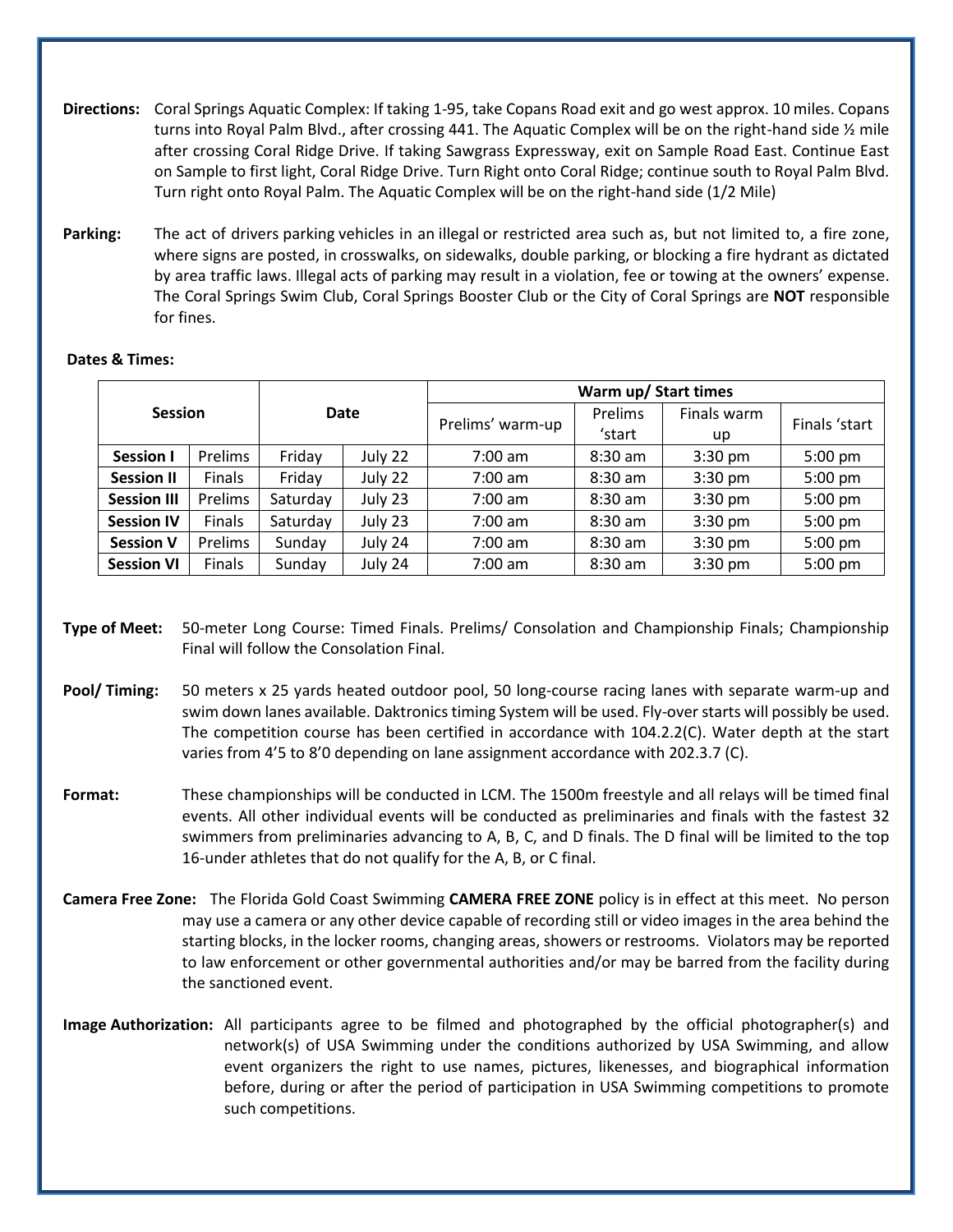- **Conflict of Interest:** Unauthorized sale, advertisement and promotion of products and/or services at the location of the competition as well as its vicinities are not allowed without the written request and written approval of the meet host and meet director. All requests must be submitted to the meet director no later than 10 days prior to the first day of the competition. Failing to comply with such order will result in removal from the facility and/or immediate vicinity.
- **Rules:** Current USA Swimming Rules and Florida Gold Coast rules will govern this meet. Safety rules as outlined by USA Swimming and as recommended by the referee, will be in effect. Except where venue facilities require otherwise, changing into or out of swimsuits other than in locker rooms or other designated areas is not appropriate and is prohibited.

All applicable adults participating in or associated with this meet, acknowledge that they are subject to the provisions of the USA Swimming Minor Athlete Abuse Prevention Policy ("MAAPP"), and that they understand that compliance with the MAAPP policy is a condition of participation in the conduct of this competition.

Any swimmer entered in the meet must be certified by a USA Swimming member-coach as being proficient in performing a racing start or must start each race from within the water without the use of the backstroke ledge. When unaccompanied by a member-coach, it is the responsibility of the swimmer or the swimmer's legal guardian to ensure compliance with this requirement - USA Swimming Rule 202.4.11(D).

Operation of a drone, or any other flying apparatus, is prohibited over the venue (pools, athlete/coach areas, spectator areas and open ceiling locker rooms) any time athletes, coaches, officials and/or spectators are present." Exceptions may be granted with prior written approval by the Vice President of Program Operations.

**Closed Deck:** Spectators will only be permitted in designated areas of the pool deck unless they are registered with USA Swimming as an athlete or as a non-athlete working the meet. The only exception is for timers and volunteers assisting with the conduct of the meet. Coaches will be permitted inside of the roped of areas of the pool deck provided they have shown proper credentials to the meet host and do not interfere with those conducting the event.

### **Eligibility:** This meet is open to all athletes who:

- 1. Will be 15 years of age or over on the first day of the meet.
- 2. Are 2022 registered athlete members of USA Swimming as provided by article 302.
- 3. Are attached to a USA Swimming Club registered with Florida Gold Coast Swimming, or Unattached and awaiting attachment to a USA Swimming Club registered with Florida Gold Coast Swimming.
- 4. Have achieved one or more qualifying times within the qualifying period.
- 5. The Meet Host WILL NOT be accepting New or Renewing USA Swimming registrations at the meet. FLEX and SEASONAL members are not eligible for this meet. The meet is only open to year-round members.

The qualifying period shall be Jul 13, 2020 through the entry deadline (July 13, 2022).

**Disability Athletes:** FGC and host clubs along with their Meet Referees are committed to the FGC Inclusion Guidelines for Policy for Disability Swimming. Athletes with a disability are welcomed and shall provide advance notice of desired accommodations to the Meet Director. The athlete (or the athlete's coach) is also responsible for notifying the session referee of any disability prior to the competition.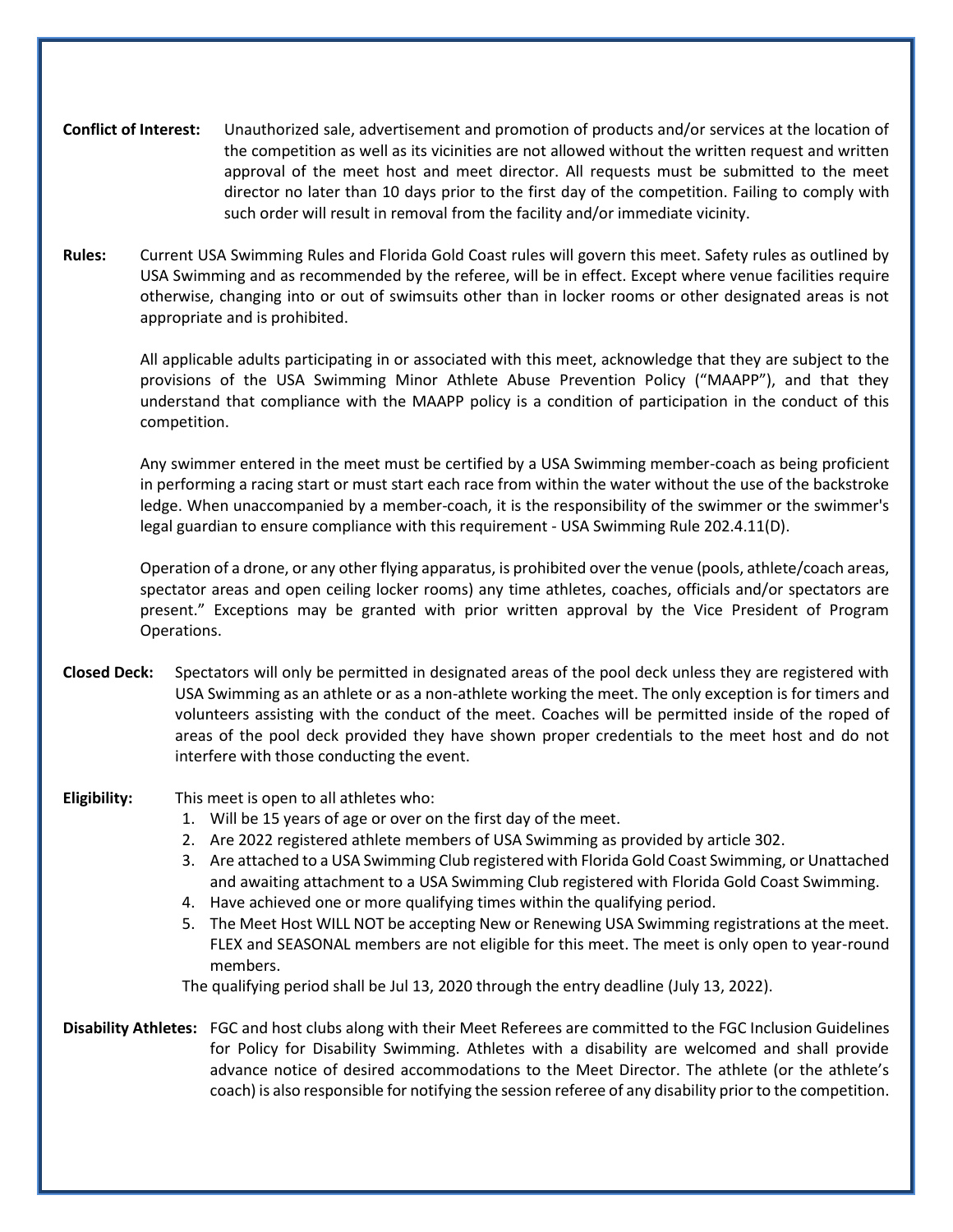All swimmers are welcome at this meet. Any athlete with a disability will be accommodated. The coach or entry chairperson must alert the meet director, as to the need for any special accommodations or seeding arrangement at the time the entry is submitted. Please contact the pool office ahead of time to allow for preparations – 954-340-5032 – [csscswimentries@gmail.com](mailto:csscswimentries@gmail.com)

**Entry:** Entries will only be accepted through USA Swimming Online Meet Entry (OME).

OME Opens: 12:01 am EST June 13, 2022 OME Closes: 11:59 pm EST July 13, 2022

### **Online payment is not permitted for this meet**

Entry fees are made payable to "**CSSC"** (one check per team)

**Late Entries:** Late entries will be accepted through a secondary Late Entry OME, provided the entry cap has not been reached.

OME for Late Entries Opens: 12:00 am EST July 14, 2022 OME for Late Entries Closes: 11:59 pm EST July 16, 2022

Entry fees for late entries will be twice the standard entry fee. No entries will be accepted after the late entry OME closes.

**Entry Limit:** Individual events: Three (3) individual events per swimmer per day and a total of nine (9) individual events during the meet. Relay events: Teams may enter "A" & "B" relay teams only

# **Over entered swimmers will be scratched from the event that exceeds the entry limit. Over entered relays will be scratched and will not be allowed to swim. Teams will be charged for over entered entries even after the swimmers are scratched from the selected events.**

**OME Help:** Entries will be processed using the USA Swimming On-Line Meet Entry System (OME) ONLY. Access this entry system from the USA Swimming web site at the address [http://www.usaswimming.org/ome.](http://www.usaswimming.org/ome) Log in and select "Enter Team". Only one account may be used to enter a team. Paper, FAX, and Email entries will not be accepted. If you need assistance doing your entries using OME, please contact Laura Azevedo at [csscswimentries@gmail.com.](mailto:csscswimentries@gmail.com)

> Entry times must be achieved in competition sanctioned, approved, or observed by USA Swimming and proven through the USA Swimming SWIMS database. If a valid qualifying time does not exist in the USA Swimming SWIMS database, please contact the National Times Verification Officer for the LSC in which the time was swum. Override times may be used to enter relays and do not require proof. Override times for all other events not proven through SWIMS by the scratch deadline for the event in

question will be scratched. CONVERTED TIMES ARE NOT PERMITTED.

Unregistered swimmers may not be added to a team's roster. Relay-only swimmers may not be added to a team's roster.

Entry Chair: Laura Azevedo email: **[csscswimentries@gmail.com](mailto:csscswimentries@gmail.com)** OME Help: Laura Azevedo email: **[csscswimentries@gmail.com](mailto:csscswimentries@gmail.com)**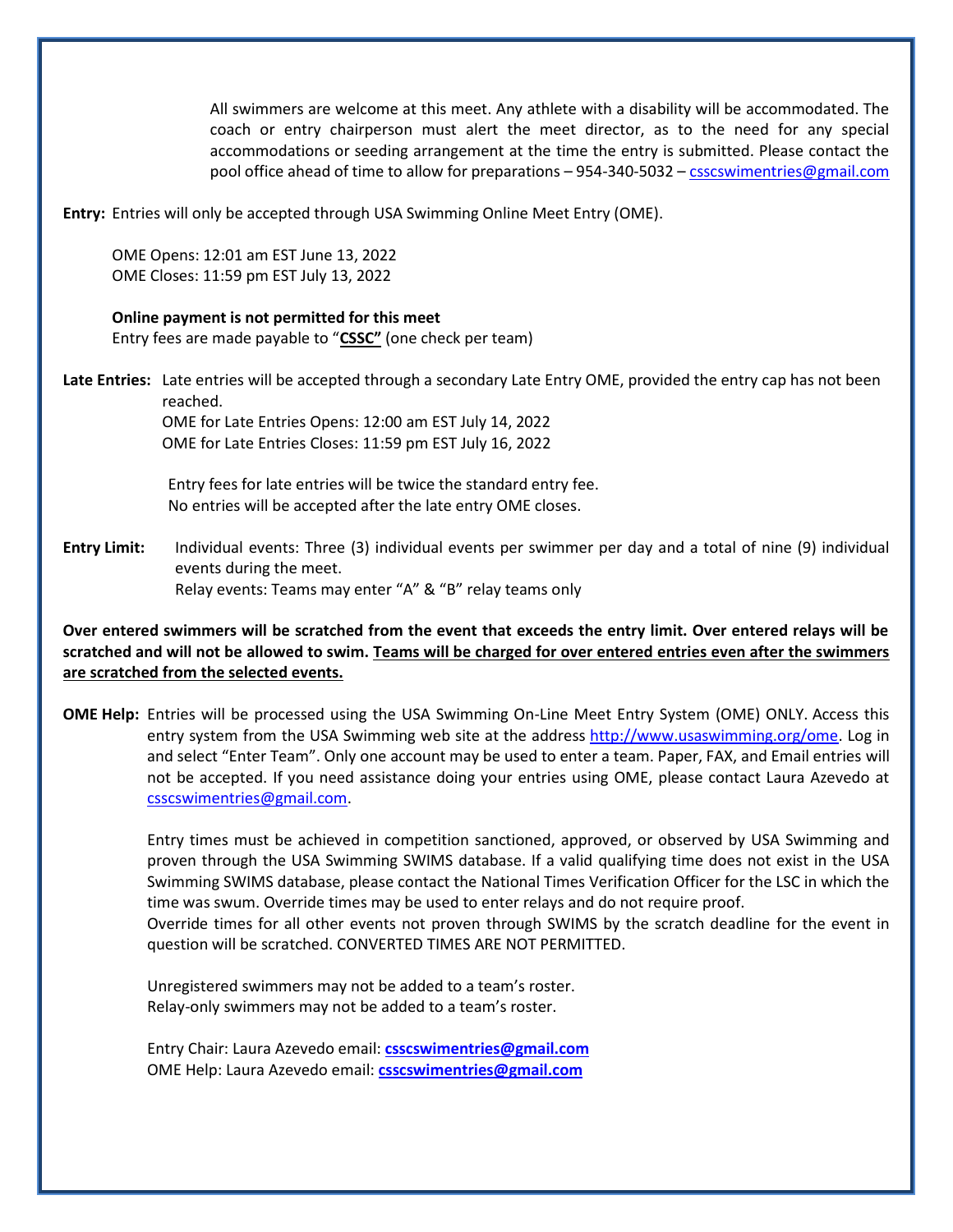**Deck Passes:** Deck passes for team coaches with current coaching credentials with USA Swimming will be available based on the following formula: 1-7 Swimmers; 2 deck passes 8-15 Swimmers; 3 deck passes 16-23 Swimmers; 4 deck passes 24- 32 Swimmers; 6 deck passes Over 32 Swimmers; 7 deck passes

> Deck passes for coaches must be purchased through OME prior to checking out. There is no cost for coaches' deck pass. Coaches that have not purchased their deck pass prior to the entry deadline will not be allowed to enter the facility unless they can provide proof of up-to-date membership in good standing with USA Swimming.

**Entry fees: \$15.00 per individual event Late fees: \$30.00 per individual event \$20.00 per relay team \$40.00 per relay team \$20.00 per swimmer surcharge \$40.00 per swimmer surcharge**

> All teams must pay via check made out to "Coral Springs Swim Club" upon arrival at the meet. All payments must be made before the team's first swim.

- **Coach Deck Pass: \$0.00 per pass**
- **Deck Changing:** Except where venue facilities require otherwise, changing into or out of swimsuits other than locker rooms or other designated areas is not appropriate and is prohibited.
- **Psych Sheet:** Once the psych sheet has been posted, no changes to the entries will be allowed. Coaches are responsible for reviewing their team entries before submitting them to the meet host.
- **Deck Entries: The FGC Deck Seed policy will be NOT in effect.**
- **Seeding:** All preliminary heats and timed finals events will be seeded fastest to slowest in order of LCM then SCM, then SCY except as otherwise noted in this meet announcement. The order of the final heats will be A, B, C and D.
- **Responsibility Clause:** The coach, swimmer or swimmer representative who enters these championships thereby attests that all times stated are true and correct as achieved qualifying times for each event entered. He/she assumes all responsibility for false or incorrect times, or times which are unacceptable under USA Swimming rules, and shall be assessed a \$50 penalty for each such time entered.
- **Refunds:** Once a team or individual entry has been received and processed, there will be no refunds.
- **1500 Free:** Positive check-in by the scratch deadline for Sunday's 1500 free is required to compete. Sunday's 1500 free events will be swum as timed finals. The Top 8 swimmers will swim in finals at night.

Swimmers achieving the Senior Championships qualifying time in the 800-meter or 1000-yards Freestyle, may enter the 1500-meter freestyle. Seeding will be done in this order: 1500-meter, 1650-yard, 800-meter then 1000-yard.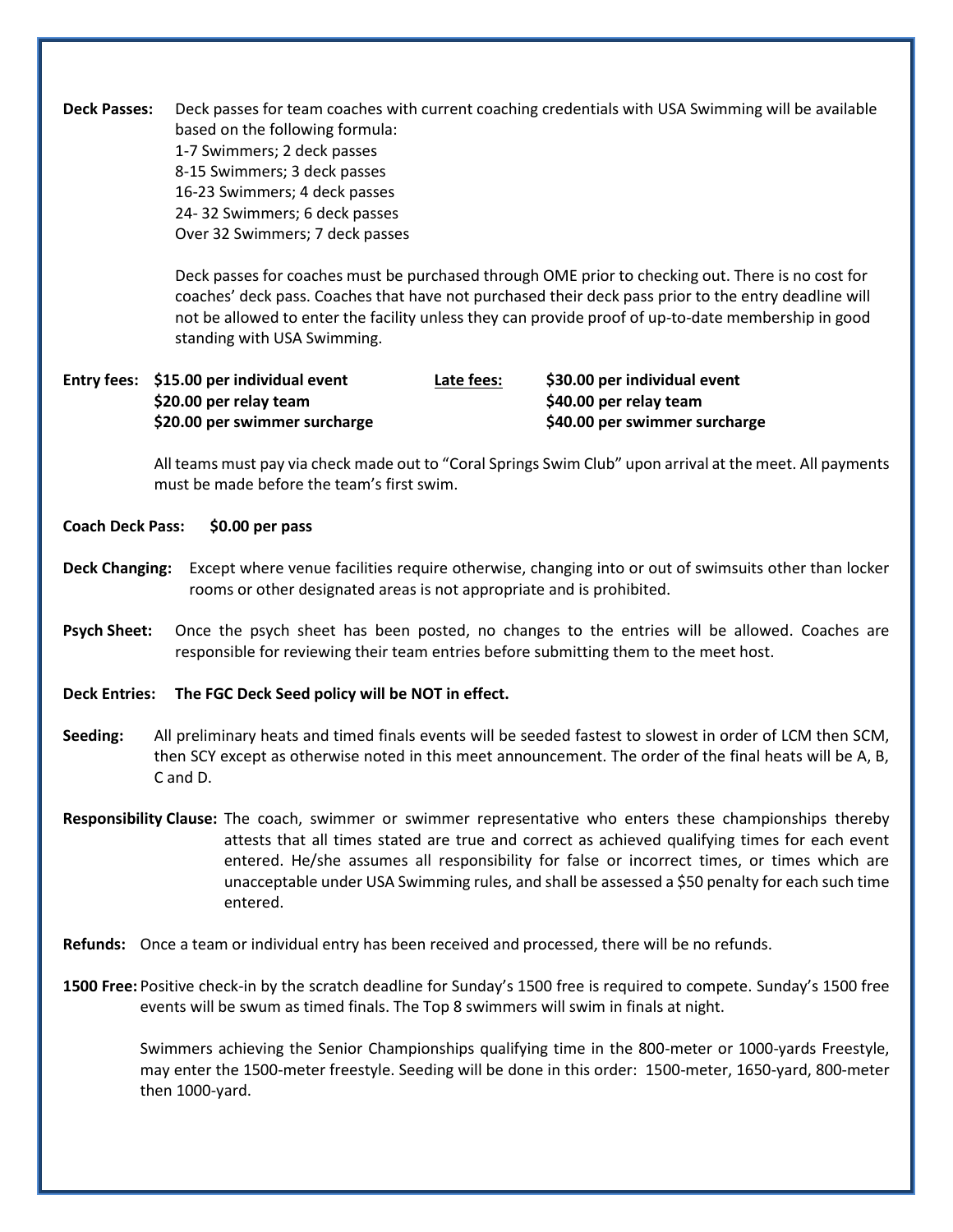At prelims, all distance events will be seeded fastest to slowest, alternating women and men. 1500 Freestyle swimmers must supply their own counters and timers.

**Scratches:** Scratches from timed final events and preliminaries will be accepted until the deadlines listed below.

# **Positive Check in and Scratch Deadline**

| Friday, July 22 <sup>nd</sup> events   | 5:30 PM Thursdav |
|----------------------------------------|------------------|
| Saturday, July 23 <sup>rd</sup> events | 5:30 PM Friday   |
| Sunday, July 24 <sup>th</sup> events   | 5:30 PM Saturday |

A scratch box will NOT be maintained. Please email or text your scratches from timed final events or preliminaries to the administrative referee. Any swimmer who competes in preliminary heats and qualifies for finals must declare his/her possible intention to scratch within thirty (30) minutes of the announcement of the preliminary results of that event and further declare their final intention within 30 minutes of their last individual preliminary event.

Scratches from finals may be done by email or text to the administrative referee or in person. "Failure to Swim" Finals or distance event will result in the swimmer being fined **\$25.00 (cash only)**. Upon payment of fine, the swimmer will be eligible to continue competing in the meet. In case of missing a Sunday night final, payment of **\$25.00** (cash only) must be made in order to compete in future FGC Senior Championship meets.

A swimmer not in originally announced or posted in Finals is moved into final due to the scratch of another swimmer will not be penalized for failing to swim in that final. Swimmers within the top 40 are encouraged to declare their intention not to compete if they do not intend to swim so that the Administrative Referee will be able to properly seed the meet for finals. Finals will be swum in the following order: A, B, C and D.

Scratches must be done by the individuals' coach. "Team" scratches are not accepted.

| Awards: | <b>Individuals Events &amp; Relays:</b> | Ind. $1^{st} - 3^{rd}$                                                   |
|---------|-----------------------------------------|--------------------------------------------------------------------------|
|         | <b>Individual High Point:</b>           | Women & Men High Point $-1st - 3rd$ (Open/15-16)                         |
|         | <b>Age Group Team awards:</b>           | $1st$ -3 <sup>rd</sup> place for each age group and gender (Open/ 15-16) |
|         | <b>Team Awards:</b>                     | Overall Girls/ Boys Team 1st - 3rd                                       |
|         | <b>Overall Team Award:</b>              | Combined $1st - 3rd$                                                     |

**Scoring:** Top 24 of each event will be scored.

| Individual:    | 1-8 Place: 32, 28, 27, 26, 25, 24, 23, 22  |
|----------------|--------------------------------------------|
|                | 9-16 Place: 20, 17, 16, 15, 14, 13, 12, 11 |
|                | 17-24 Place: 9, 7, 6, 5, 4, 3, 2, 1        |
| <b>Relays:</b> | 1-8 Place: 64, 56, 54, 52, 50, 48, 46, 44  |
|                | 9-16 Place: 40, 34, 32, 30, 28, 26, 24, 22 |
|                | 17-24 Place: 18, 14, 12, 10, 8, 6, 4, 2    |

**Admission:** \$5.00 per session for prelims and finals.

**Concession:** Concession stand will be available.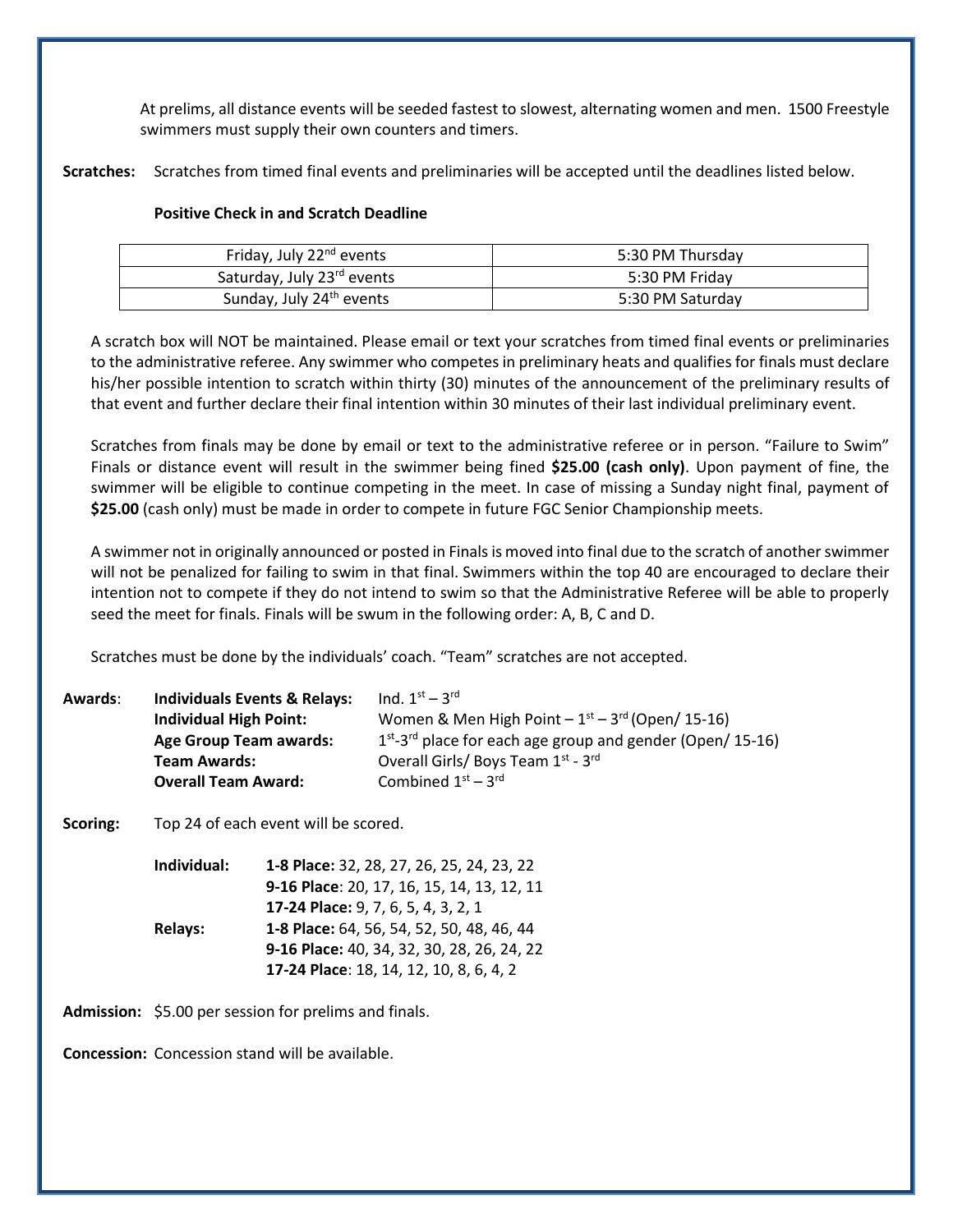- **Hospitality:** Refreshments and hospitality for coaches, officials, and volunteers will be available during the entire meet. No parents or swimmers allowed.
- **Identification:** Coaches and officials shall wear their 2022 USA Swimming registration card in a visible location at the meet at all times during this meet.
- **Meet Information:** Updates to meet information as well as timelines, psych sheets, real time results and TM result file for the meet will be posted on the internet after entries are processed. Look for the information as [www.swimcssc.com](http://www.swimcssc.com/)

**Head Referee:** Harold Avellaneda

**Meet Director:** Cesar Montes

**Meet Marshall:** Jay Walsh/ City of Coral Springs Lifeguard Staff

**Administrative Official:** Laura Azevedo/ Christine Palumbo

**Meet Committee:** A meet committee may be created by the meet referee to handle issues pertaining to non-rule situations at the meet such as severe weather and equipment issues.

**Information**: Coral Springs Aquatic Office (954-340-5032)

| <b>Warm-up Procedure:</b> | NO Equipment Permitted. Swimmers Must Enter the Water Feet First.                           |  |  |  |  |
|---------------------------|---------------------------------------------------------------------------------------------|--|--|--|--|
|                           | If needed, Meet Director reserves the right to assign warm up times.                        |  |  |  |  |
|                           | 7:00 a.m. – 7:35 a.m. ("A" warm up) / 7:35 a.m. – 8:10 a.m. ("B" warm up) - General Warm Up |  |  |  |  |
|                           | Swimming and Pulling Only, Push Off                                                         |  |  |  |  |
|                           | No Racing Starts, No Sprinting or Pace Work                                                 |  |  |  |  |
|                           | <b>Controlled Warm Up - 8:10 a.m. - 8:30 a.m. Open to all athletes</b>                      |  |  |  |  |
|                           | Lane 1 Pace, 50 and 100 Circle Swim, Push Off                                               |  |  |  |  |
|                           | Lane 2 Racing Starts, 50 meters One Length.                                                 |  |  |  |  |
|                           | Lane 3 Swimming and Push Off                                                                |  |  |  |  |
|                           | Lane 4 Swimming and Push Off                                                                |  |  |  |  |
|                           | Lane 5 Swimming and Push Off                                                                |  |  |  |  |
|                           | Lane 6 Swimming and Push Off                                                                |  |  |  |  |
|                           | Lane 7 Racing Starts, 50 meters One Length                                                  |  |  |  |  |
|                           | Lane 8 Pace, 50 and 100 Circle Swim, Push Off                                               |  |  |  |  |
| <b>Finals Warm-up:</b>    | 3:30 pm - 4:15 pm / General Warm-up - See Above.                                            |  |  |  |  |
|                           | 4:15 pm - 4:55 pm / Controlled Warm-up - See Above                                          |  |  |  |  |
|                           | 4:25 pm - 4:55pm / Sprint lanes                                                             |  |  |  |  |
|                           |                                                                                             |  |  |  |  |

1. Pace lanes – last 40 minutes of warm up. Push- off one or two lengths, circle swimming only (counter -clockwise), NO DIVING, feet first entries only.

2. Practice Racing Starts – Last 30 Minutes of warm-ups. Number of lanes as needed. Swimmers must exit the pool at the far end or return to the start end via a general warm-up lane. Do NOT return via the pace lanes. 3. General Lanes - Circle swimming only (counter clockwise only).

-------------------------------------------------------------------------------------------------------------------------------------------------------------

**NOTE:** Meet management reserves the right to adjust start time, times of session to ensure an efficient meet.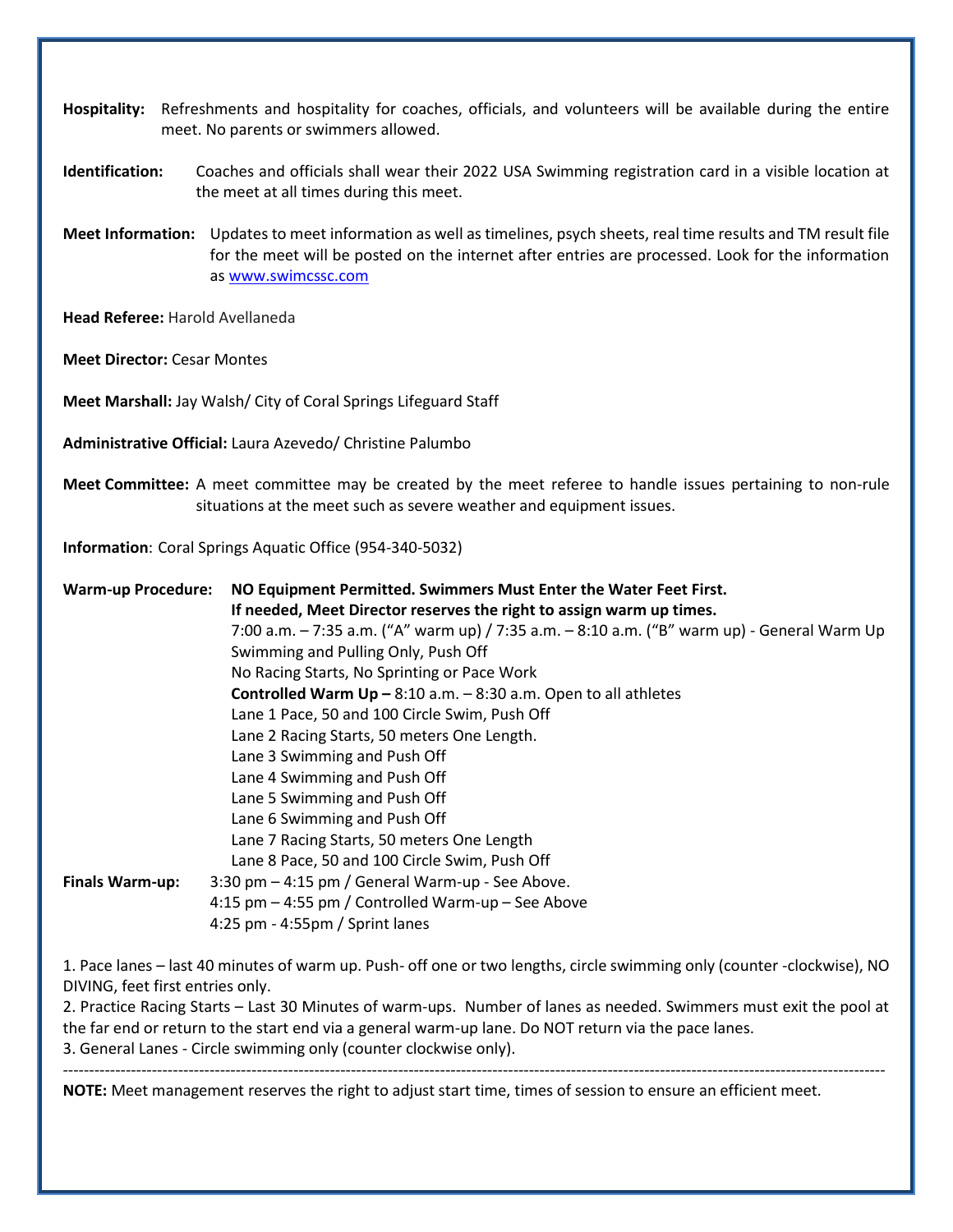#### **ORDER OF EVENTS**

# Girls odd#, Boys even# **DAY ONE – Prelims - Friday, July 22, 2022** Prelims: Warm up 7:00 a.m. – Meet Starts at 8:30 a.m.

| Event # | <b>Women LCM</b> | <b>Women SCY</b> | Event                    | <b>Men SCY</b> | <b>Men LCM</b> | Event # $\vert$ |
|---------|------------------|------------------|--------------------------|----------------|----------------|-----------------|
|         | 2:45.39          | 2:23.19          | 15 & Over 200 Backstroke | 2:13.59        | 2:30.99        |                 |
|         | 1:05.59          | 57.19            | 15 & Over 100 Freestyle  | 50.69          | 57.59          |                 |
|         | 2:40.39          | 2:23.49          | 15 & Over 200 Butterfly  | 2:11.59        | 2:29.99        |                 |
|         | 4:55.29          | 5:31.59          | 15 & Over 400 Freestyle  | 5:09.89        | 4:38.39        |                 |

### **FRIDAY PRELIMS – ORDER OF EVENTS**

Girls odd#, Boys even# **DAY ONE – Finals - Friday, July 22, 2022** Finals: Warm up 3:30 p.m. – Meet Starts at 5:00 p.m.

### **FRIDAY FINALS – ORDER OF EVENTS**

| Event# | <b>Women LCM</b> | <b>Women SCY</b> | Event                         | <b>Men SCY</b> | <b>Men LCM</b> | Event # |
|--------|------------------|------------------|-------------------------------|----------------|----------------|---------|
|        | 2:45.39          | 2:23.19          | 15 & Over 200 Backstroke      | 2:13.59        | 2:30.99        |         |
| э      | 1:05.59          | 57.19            | 15 & Over 100 Freestyle       | 50.69          | 57.59          |         |
|        | 2:40.39          | 2:23.49          | 15 & Over 200 Butterfly       | 2:11.59        | 2:29.99        |         |
|        | 4:55.29          | 5:31.59          | 15 & Over 400 Freestyle       | 5:09.89        | 4:38.39        | 8       |
|        | N/A              | N/A              | 15 & Over 200 Freestyle Relay | N/A            | N/A            | 10      |
| 11     | N/A              | N/A              | 15 & Over 200 Medley Relay    | N/A            | N/A            | 12      |

Girls odd#, Boys even# **DAY TWO – Prelims - Saturday, July 23, 2022** Prelims: Warm up 7:00 a.m. – Meet Starts at 8:30 a.m.

#### **SATURDAY PRELIMS – ORDER OF EVENTS**

| I Event # | Women LCM | <b>Women SCY</b> | Event                      | <b>Men SCY</b> | <b>Men LCM</b> | Event # $\vert$ |
|-----------|-----------|------------------|----------------------------|----------------|----------------|-----------------|
| 13        | 2:22.49   | 2:05.59          | 15 & Over 200 Freestyle    | 1:52.59        | 2:09.09        | 14              |
| 15        | 3:09.59   | 2:44.39          | 15 & Over 200 Breaststroke | 2:32.69        | 2:55.79        | 16              |
| 17        | 1:12.89   | 1:04.59          | 15 & Over 100 Butterfly    | 56.99          | 1:03.69        | 18              |
| 19        | 5:42.39   | 5:00.29          | 15 & Over 400 IM           | 4:40.59        | 5:17.49        | 20              |

Girls odd#, Boys even# **DAY TWO – Finals - Saturday, July 23, 2022** Finals: Warm up 3:30 p.m. – Meet Starts at 5:00 p.m.

| Event# | <b>Women LCM</b> | <b>Women SCY</b> | Event                      | <b>Men SCY</b> | <b>Men LCM</b> | Event # $\vert$ |
|--------|------------------|------------------|----------------------------|----------------|----------------|-----------------|
| 13     | 2:22.49          | 2:05.59          | 15 & Over 200 Freestyle    | 1:52.59        | 2:09.09        | 14              |
| 15     | 3:09.59          | 2:44.39          | 15 & Over 200 Breaststroke | 2:32.69        | 2:55.79        | 16              |
| 17     | 1:12.89          | 1:04.59          | 15 & Over 100 Butterfly    | 56.99          | 1:03.69        | 18              |
| 19     | 5:42.39          | 5:00.29          | 15 & Over 400 IM           | 4:40.59        | 5:17.49        | 20              |
| 21     | N/A              | N/A              | 15 & Over 400 Free Relay   | N/A            | N/A            | 22              |

#### **SATURDAY FINALS – ORDER OF EVENTS**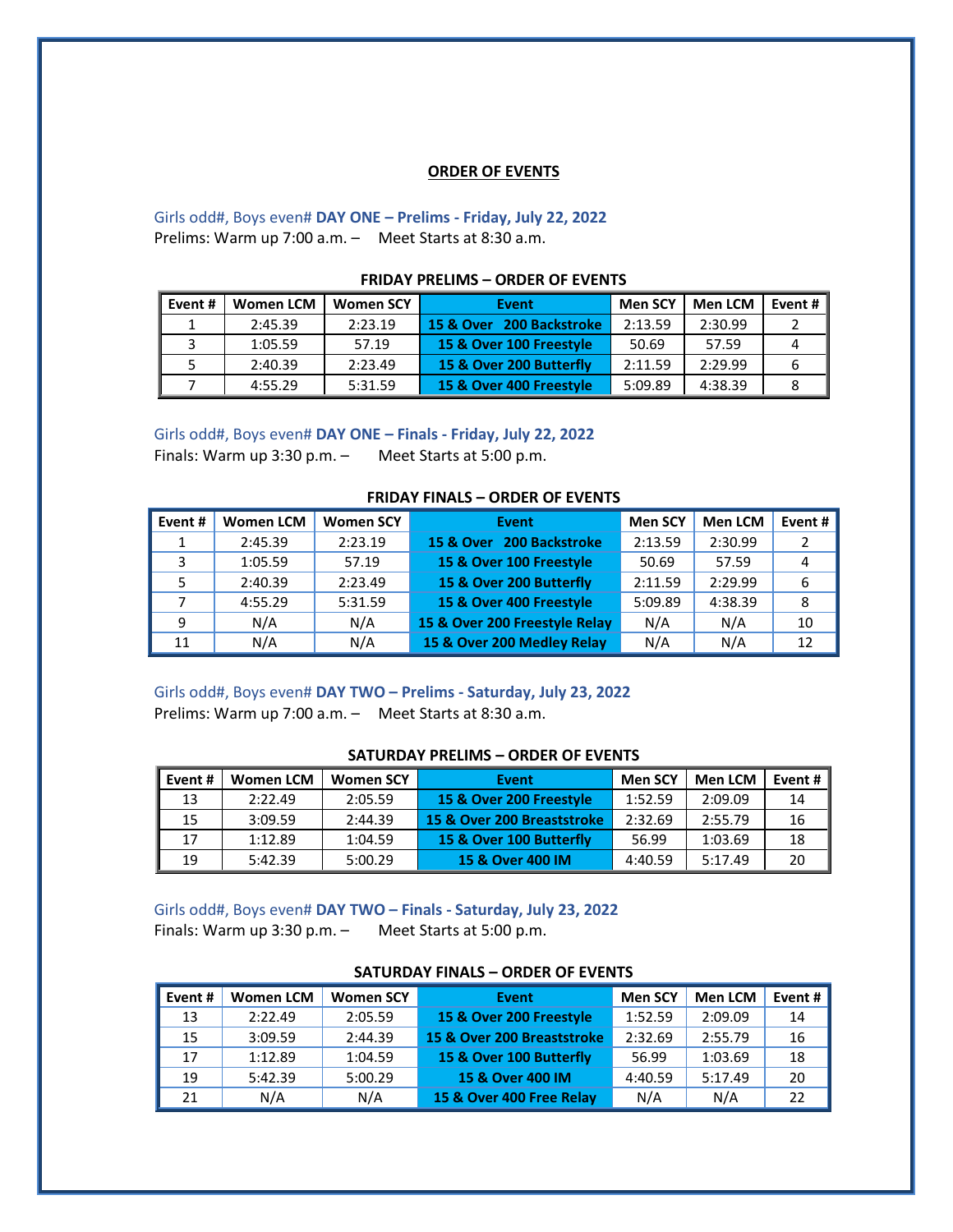# Girls odd#, Boys even# **DAY THREE – Prelims - Sunday, July 24, 2022** Prelims: Warm up 7:00 a.m. – Meet Starts at 8:30 a.m.

| Event# | <b>Women LCM</b> | <b>Women SCY</b> | Event                      | <b>Men SCY</b> | <b>Men LCM</b> | Event # $ $ |
|--------|------------------|------------------|----------------------------|----------------|----------------|-------------|
| 23     | 1:16.89          | 1:05.99          | 15 & Over 100 Backstroke   | 1:00.59        | 1:10.29        | 24          |
| 25     | 1:27.49          | 1:15.79          | 15 & Over 100 Breaststroke | 1:09.09        | 1:18.49        | 26          |
| 27     | 30.19            | 26.29            | 15 & Over 50 Freestyle     | 23.49          | 26.99          | 28          |
| 29     | 2:41.89          | 2:20.69          | 15 & Over 200 IM           | 2:10.79        | 2:28.19        | 30          |
| 31     | 19:43.09         | 19:12.69         | 15 & Over 1500 Freestyle   | 18:10.99       | 18:29.99       | 32          |

## **SUNDAY PRELIMS – ORDER OF EVENTS**

Girls odd#, Boys even# **DAY THREE – Finals - Sunday, July 24, 2022**

Finals: Warm up 3:30 p.m. – Meet Starts at 5:00 p.m.

| Event # | <b>Women LCM</b> | <b>Women SCY</b> | Event                           | <b>Men SCY</b> | <b>Men LCM</b> | Event # |
|---------|------------------|------------------|---------------------------------|----------------|----------------|---------|
| 23      | 1:16.89          | 1:05.99          | 15 & Over 100 Backstroke        | 1:00.59        | 1:10.29        | 24      |
| 31      | 19:43.09         | 19:12.69         | Women 15 & Over 1500 Freestyle  | N/A            | N/A            |         |
| 25      | 1:27.49          | 1:15.79          | 15 & Over 100 Breaststroke      | 1:09.09        | 1:18.49        | 26      |
|         | N/A              | N/A              | Men 15 & Over 1500 Freestyle*** | 18:10.99       | 18:29.99       | 32      |
| 27      | 30.19            | 26.29            | 15 & Over 50 Freestyle          | 23.49          | 26.99          | 28      |
| 29      | 2:41.89          | 2:20.69          | 15 & Over 200 IM                | 2:10.79        | 2:28.19        | 30      |
| 33      | N/A              | N/A              | 15 & Over 400 Medley Relay      | N/A            | N/A            | 34      |

| Women 800 LCM | Women 1000 SCY | Event                                           | <b>Men 1000 SCY</b> | <b>Men 800 LCM</b> |
|---------------|----------------|-------------------------------------------------|---------------------|--------------------|
| 10:13.39      | 11:22.49       | 800 Meter Freestyle/<br>1000 Yard Freestyle *** | 10:46.39            | 9:41.89            |

**\*\*\*** Swimmers achieving the Senior Championships qualifying time in the 800-meter or 1000-yards Freestyle, may enter the 1500-meter freestyle. Seeding will be done in this order: 1500-meter, 1650-yard, 800-meter then 1000-yard.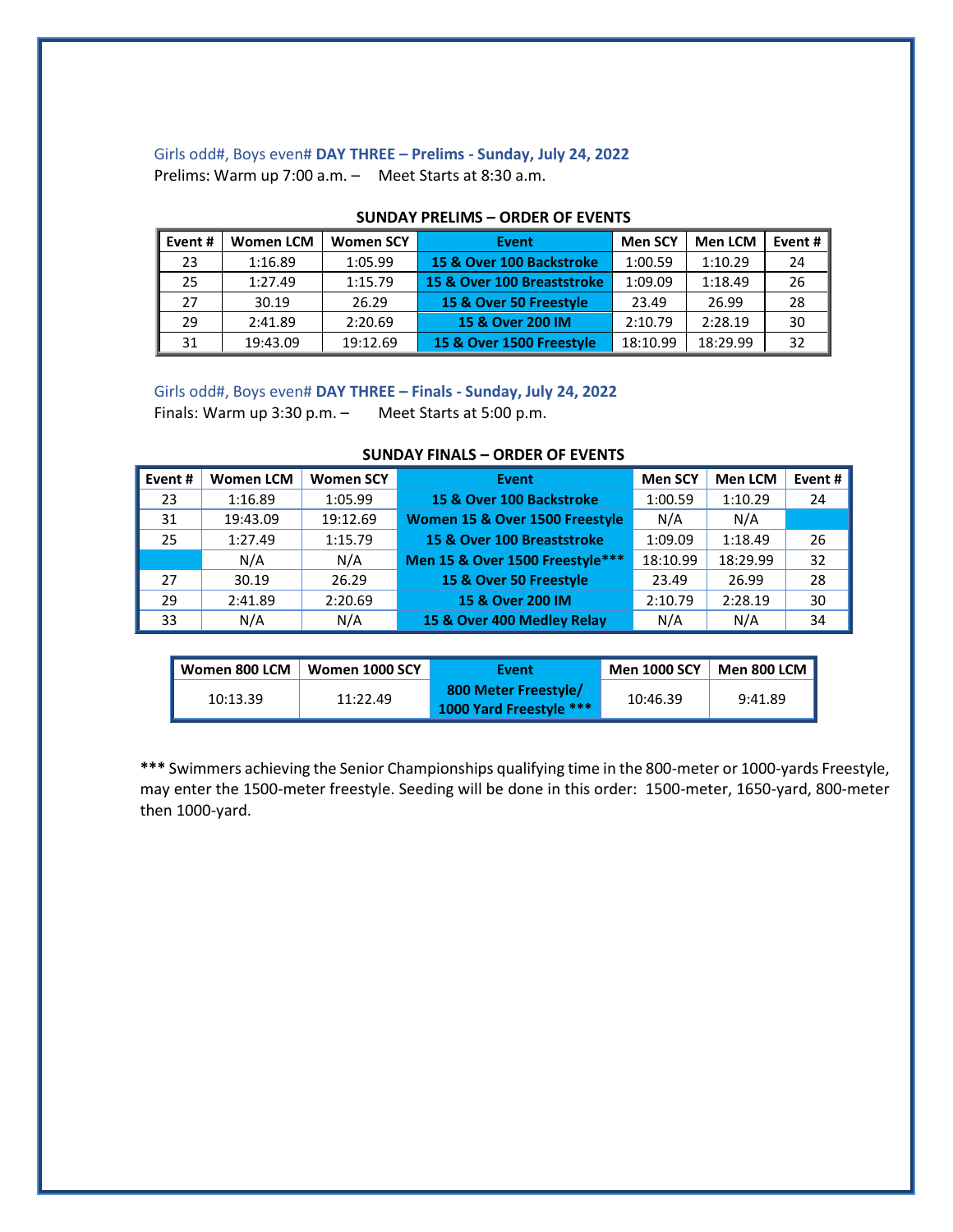### **2022 – Senior Championships Time Trials - Long Course \***

**Sanctioned by**: This time trial is sanctioned by USA Swimming and Florida Gold Coast Swimming.

**Sponsored by**: Coral Springs Swim Club

**Dates and Time**: Friday – July 22, 2022 - 10 minutes after the conclusion of prelims. Saturday - July 23, 2022 - 10 minutes after the conclusion of prelims.

- **Course/Timing**: One 50-meter x 25-yard. Competition course 8 lanes 50 meters. The second 25-yard x 25 meter may be used for warm-up/warm-down lanes. Daktronics timing System will be used and Hy-Tek Meet Manager software will be used.
- **Entry deadline**: All entries must be received by 10:00 am.
- **Entry Limit**: Swimmers are limited to no more than 3 events per day including the events they participated in at the 2022 Senior Championships. Swimmers not in the 2022 Senior Championships can swim 3 events per day.
- **Entry Fees**: \$15.00 per event if entered in Senior Champs \$20.00 surcharge for athlete not entered in Senior Champs \$20.00 per relay
- **Eligibility**: Open to all current registered USA Swimming athletes. (And swimmers entered in the 2022 Senior Championships who do not exceed the event entry limit for the day).
- **Awards**: None (other than fast times and satisfaction).
- **Location:** Coral Springs Swim Club
- **Directions**: Coral Springs Aquatic Complex: If taking 1-95, take Copans Road exit and go west approx. 10 miles. Copans turns into Royal Palm Blvd., after crossing 441. The Aquatic Complex will be on the righthand side ½ mile after crossing Coral Ridge Drive. If taking Sawgrass Expressway, exit on Sample Road East. Continue East on Sample to first light, Coral Ridge Drive. Turn Right onto Coral Ridge, continue South to Royal Palm Blvd. Turn right onto Royal Palm. The Aquatic Complex will be on the right-hand side (1/2 Mile).

**Referee**: Harold Avellaneda

**Information**: Laura Azevedo – e-mail: csscswimentries@gmail.com/ phone: 954-340-5032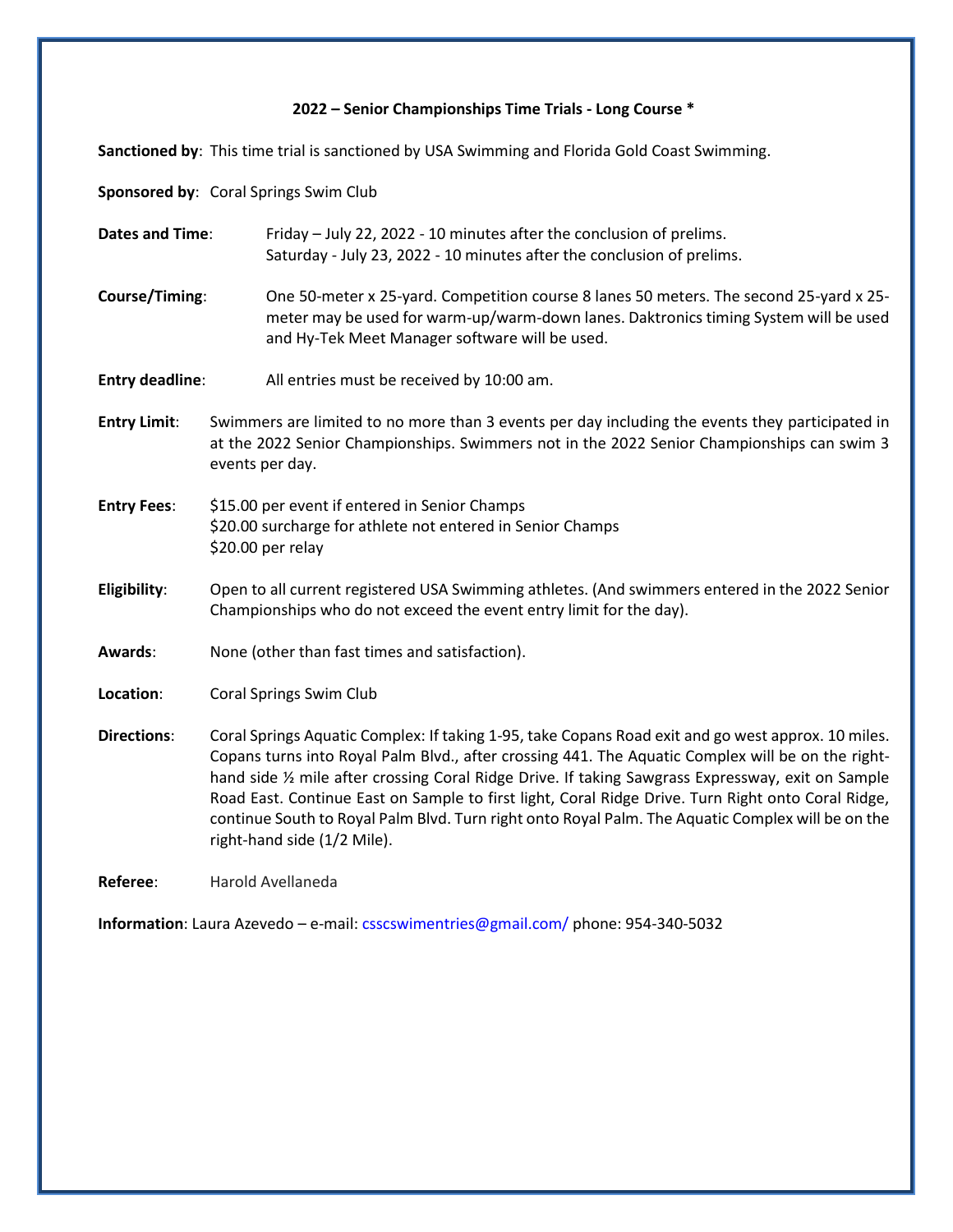### **Statement of local protocols and requirements**

### **Message from USA Swimming:**

We believe swimming, like walking, hiking, running, and cycling, is a critical healthy activity within our communities. Swimming does not require direct contact between teammates or coaches and social distancing can be maintained throughout practice. As with all exercise and activity at this time, swimming must comply with standards for social distancing and safety within aquatic facilities. We know, with collaboration between USA Swimming coaches, public health officials, and facility operators we can create safe plans for using aquatic facilities to promote physical and mental health opportunities compliant with public health directives. The CDC has indicated that there is no evidence the disease spreads through treated water. Proper operation and maintenance (including disinfection with chlorine and bromine) of these facilities should inactivate the virus in the water.

Coral Springs Swim Club Liaison – Bruno Darzi [\(Bruno.darzi@gmail.com\)](mailto:Bruno.darzi@gmail.com)

# **Coral Springs Swim Club - COVID-19 Guide for Safe return to competition plan to the Coral Springs Aquatic Complex**

**BEFORE THE MEET**: Before the meet, all the swimmers, coaches and volunteers are required to read the meet information, or any information provided regarding the operational procedures that will take place during the meet.

# **Expectations for Swimmers, Volunteers, Coaches and Staff:**

Health Screening Survey:

Any member should refrain from attending the meet until they are able to answer NO to each question. **DO NOT COME TO THE POOL IF YOU ARE SICK!**

1. Have you have tested positive for COVID-19, or are you presumptively positive for COVID-19 based on your health care provider's assessment or your symptoms?

2. Are you currently experiencing, or have you experienced in the past 14 days, any of the following symptoms? (Please take your temperature before you answer this question.)

- Fever or chills (100.4° F/37.8° C or greater as measured by an oral thermometer)
- Cough
- Congestion or runny nose
- Shortness of breath or difficulty breathing
- Sore throat
- New loss of taste or smell
- Chills
- Headache
- Muscle, or body aches
- Fatigue
- Nausea, diarrhea, or vomiting
- Bright red (or any) rash

3. In the past 14 days, have you been in close proximity to anyone who was experiencing any of the above symptoms or has experienced any of the above symptoms since your contact?

4. In the past 14 days, have you been in close proximity to anyone who has tested positive for COVID-19?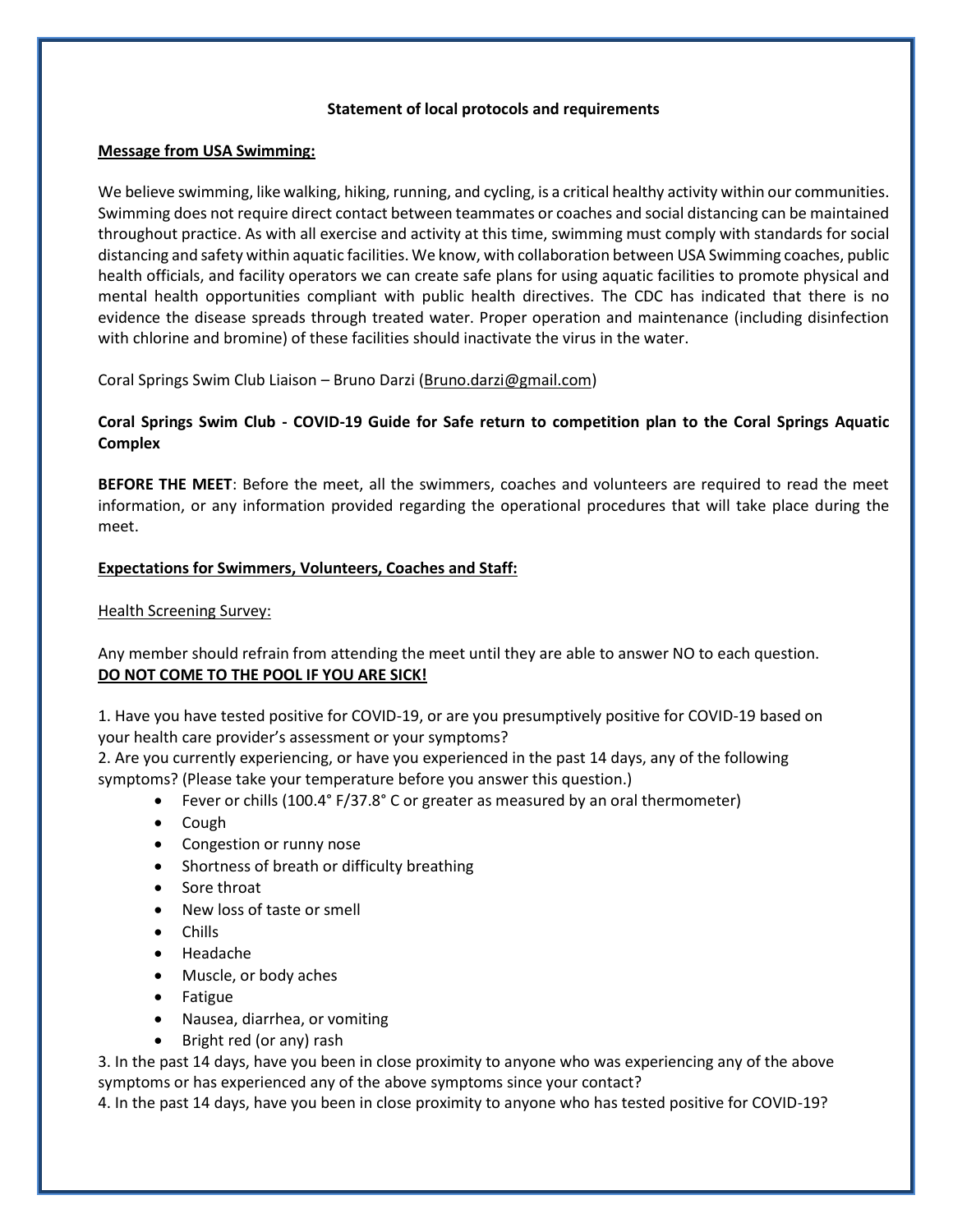5. In the past 14 days, have you travelled outside the State of Florida?

6. In the past 14 days, have you been on a commercial flight or traveled outside of the United States? 7. In the past 14 days, have you been in close proximity to anyone who has traveled outside the State of Florida, been on a commercial flight, or traveled outside of the United States?

8. Have you been tested for COVID-19 and are waiting to receive test results?

9. In the past 14 days, based on the above or other symptoms, have you been told by any doctor, medical professional, or other authority to self-quarantine for any reason?

# *Plan for swimmers, coaches and volunteers to ingress and egress:*

**FACILITY ENTRY & EXIT:** Swimmers, volunteers and coaches will enter the facility using the main entrance (north side). Anyone experiencing any of the symptoms mentioned above, should not come to the meet.

**HAND SANITATION STATIONS:** Hand sanitation stations will be available throughout the facility during the course of the meet. Swimmers, coaches and volunteers are encouraged to use them.

**TRASH:** Trash cans will be available throughout the facility. Trash cans lids will be removed to reduce contact area.

**THE USA SWIMMING & FGC SWIMMING NO DECK CHANGING RULE WILL STILL BE ENFORCED.** Swimmers are encouraged arrive to the meet wearing their racing suit.

**LOCKER ROOMS:** Locker rooms are equipped with a divider, allowing for use of both halves. Please read the signs posted at the door. One half will be designated for swimmers, while the other half will be designated for coaches, officials and volunteers.

**CONCESSIONS AND HOSPITALITY:** Concessions and hospitality room will be available at the meet.

**FACE COVERINGS:** EVERYONE is encouraged to wear face coverings or face mask to enter and exit the facility and while at the facility, with exception of swimmers while swimming. Face mask should cover face and nose.

*Safe Sport considerations to ensure parents have access to and/or the opportunity to observe their child:*

**SPECTATORS:** Masks will now be optional but recommended for all athletes, officials, coaches, and meet management.

> The spectator area on the east side of the bleachers will be available but must remain clear of chairs/tents and all spectators are asked to cycle in/out of this area and only use it to view your athlete. Spectators will be able to set up tents/chairs outside of the facility.

> There is PLENTY of parking at the facility. Spectators must park across the street. Facility's parking lot is reserved for coaches, officials and volunteers ONLY.

**SOCIAL DISTANCING:** Everyone attending the meet is encouraged to follow social distancing guidelines (at least 6' apart) with exception of members of the same household.

**TIMING SYSTEM:** Daktronics timing system will be used for the meet.

**EQUIPMENT:** All equipment used at the meet will be sanitized prior to and immediately after the meet is concluded. All radios will be sanitized and placed at the officials' stations. Officials will follow guidelines below suggested by the FGC Officials' Chair.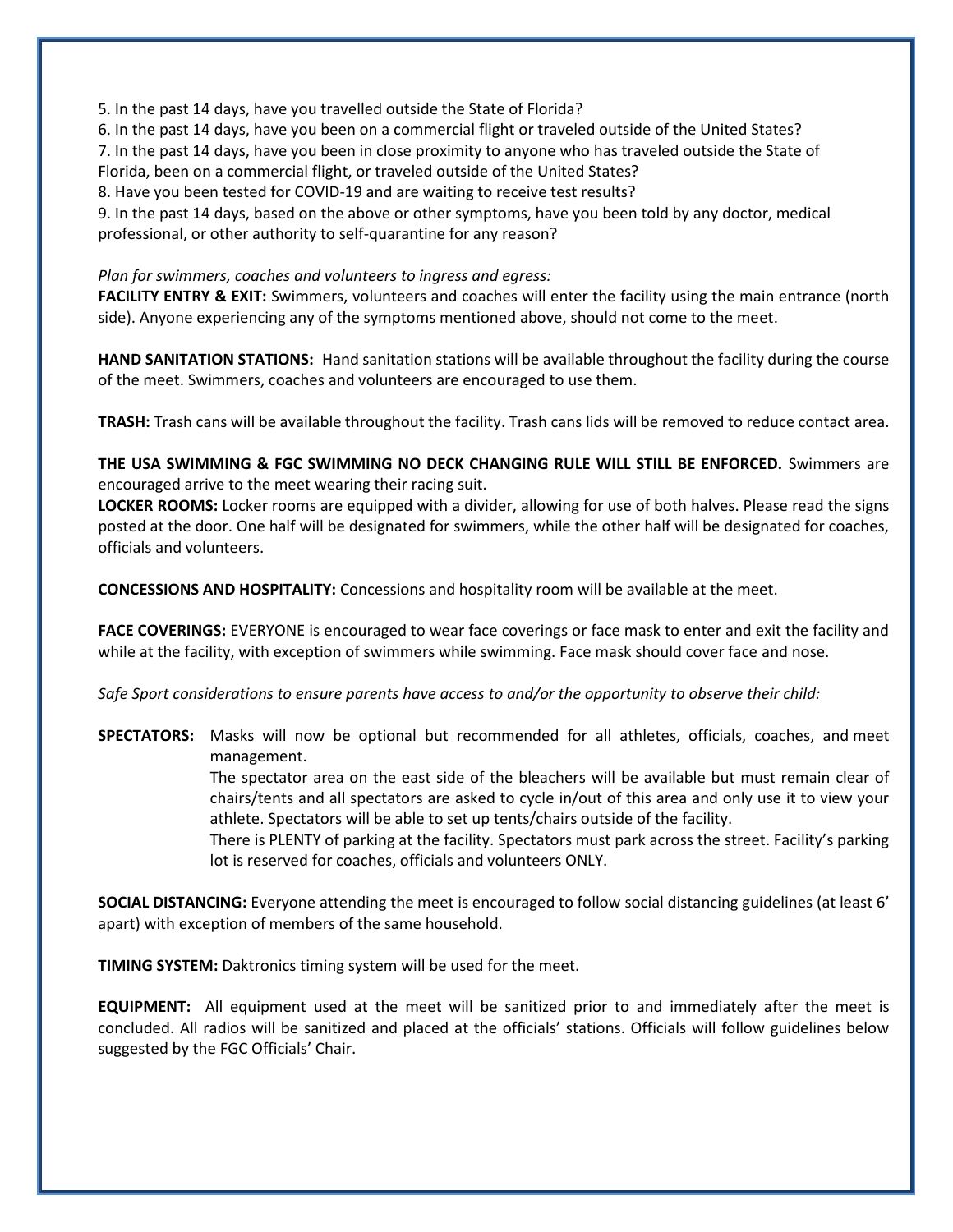**WARM UP PROCEDURE:** Teams may will be assigned warm up times ("A" & "B") for all preliminary sessions ONLY prior to the start of the meet depending the size of the meet. Finals warm up will be open to all finalists. No warm up assignment is necessary.

**ATTESTATION STATEMENT:** In applying for this sanctioned event, the Host, the Coral Springs Swim Club agrees to comply and to enforce all health and safety mandates and guidelines of USA Swimming, Florida Gold Coast Swimming, the State of Florida, City of Coral Springs and Broward County.